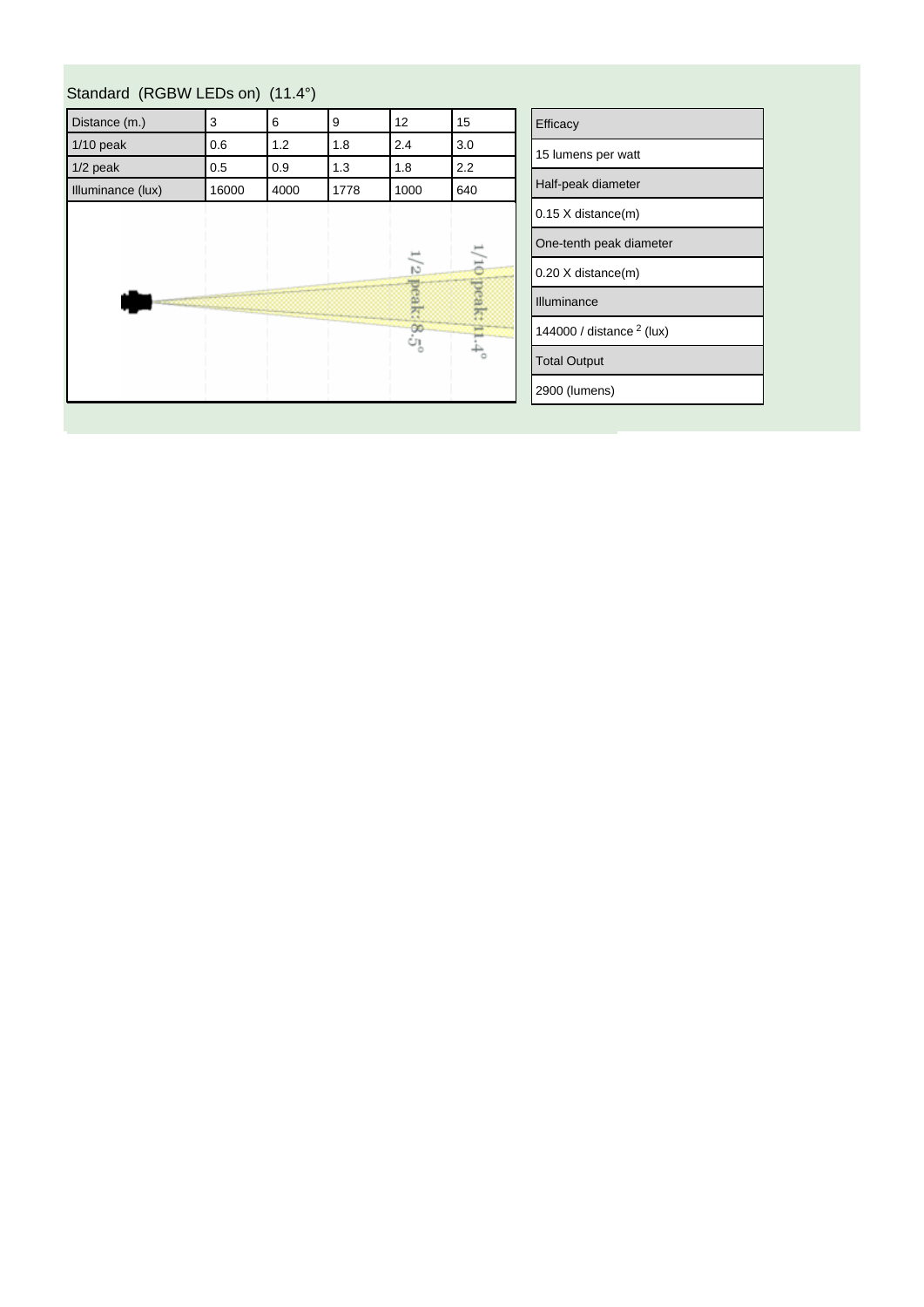| Narrow (Only white LED's on) (11.4°) |  |  |  |  |  |  |
|--------------------------------------|--|--|--|--|--|--|
|--------------------------------------|--|--|--|--|--|--|

| Distance (m.)     | 2     | 4    | 6    | 8                                | 10  |
|-------------------|-------|------|------|----------------------------------|-----|
| $1/10$ peak       | 0.4   | 0.8  | 1.2  | 1.6                              | 2.0 |
| $1/2$ peak        | 0.3   | 0.6  | 0.9  | 1.2                              | 1.5 |
| Illuminance (lux) | 18000 | 4500 | 2000 | 1125                             | 720 |
|                   |       |      |      | $\frac{1}{2}$<br>reak<br>œ<br>್ಯ | Ş.  |

| Efficacy                            |
|-------------------------------------|
| 21.6 lumens per watt                |
| Half-peak diameter                  |
| $0.15$ X distance $(m)$             |
| One-tenth peak diameter             |
| $0.20$ X distance $(m)$             |
| Illuminance                         |
| 72000 / distance <sup>2</sup> (lux) |
| <b>Total Output</b>                 |
| 1300 (lumens)                       |

Ξ Ξ

Narrow (Only red LED´s on) (11.4°)

| Distance (m.)     |       | $\overline{2}$ | 3    | 4                  | 5       | Efficacy                   |
|-------------------|-------|----------------|------|--------------------|---------|----------------------------|
| $1/10$ peak       | 0.2   | 0.4            | 0.6  | 0.8                | 1.0     | 7.5 lumens per watt        |
| $1/2$ peak        | 0.2   | 0.3            | 0.5  | 0.6                | 0.7     |                            |
| Illuminance (lux) | 25000 | 6250           | 2778 | 1562               | 1000    | Half-peak diameter         |
|                   |       |                |      |                    |         | 0.15 X distance(m)         |
|                   |       |                |      |                    |         | One-tenth peak diameter    |
|                   |       |                |      | $\frac{1}{2}$      | õ       | $0.20$ X distance(m)       |
|                   |       |                |      | peak               | yeak:   | Illuminance                |
|                   |       |                |      | $\infty$<br>ن<br>و |         | 25000 / distance $2$ (lux) |
|                   |       |                |      |                    | $\circ$ | <b>Total Output</b>        |
|                   |       |                |      |                    |         | 490 (lumens)               |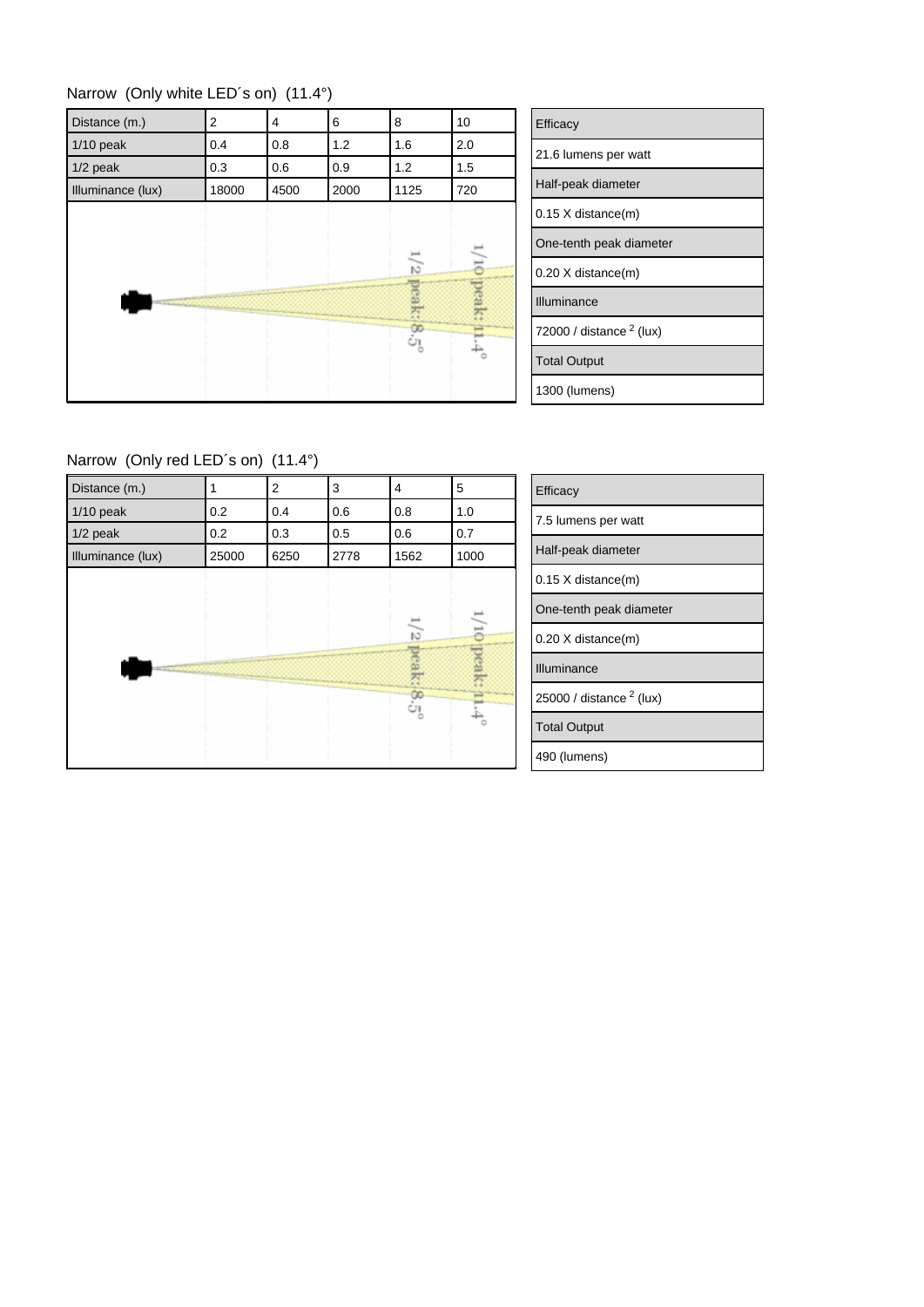



| Efficacy                   |  |  |  |  |  |  |
|----------------------------|--|--|--|--|--|--|
| 21.9 lumens per watt       |  |  |  |  |  |  |
| Half-peak diameter         |  |  |  |  |  |  |
| 0.15 X distance(m)         |  |  |  |  |  |  |
| One-tenth peak diameter    |  |  |  |  |  |  |
| $0.20$ X distance $(m)$    |  |  |  |  |  |  |
| Illuminance                |  |  |  |  |  |  |
| 56000 / distance $2$ (lux) |  |  |  |  |  |  |
| <b>Total Output</b>        |  |  |  |  |  |  |
| 1100 (lumens)              |  |  |  |  |  |  |

Narrow (Only blue LED´s on) (11.4°)



| Efficacy                   |
|----------------------------|
| 3 lumens per watt          |
| Half-peak diameter         |
| $0.15$ X distance $(m)$    |
| One-tenth peak diameter    |
| $0.20$ X distance $(m)$    |
| Illuminance                |
| 10000 / distance $2$ (lux) |
| <b>Total Output</b>        |
| 190 (lumens)               |

## Medium (RGBW LED´s on) (35°)

| Distance (m.)     | 1     | 2    | 3    | $\overline{4}$ | 5                | Efficacy           |
|-------------------|-------|------|------|----------------|------------------|--------------------|
| $1/10$ peak       | 0.6   | 1.3  | 1.9  | 2.5            | 3.2              | 19.1 lumen         |
| $1/2$ peak        | 0.4   | 0.9  | 1.3  | 1.8            | 2.2              |                    |
| Illuminance (lux) | 23000 | 5750 | 2556 | 1438           | 920              | Half-peak o        |
|                   |       |      |      |                |                  | $0.44$ X dist      |
|                   |       |      |      |                |                  | One-tenth          |
|                   |       |      |      | 51             |                  | $0.63$ X dist      |
|                   |       |      |      | peak:          | 1/10 peak: 35.0° | Illuminance        |
|                   |       |      |      | 25,0%          |                  | 23000 / dis        |
|                   |       |      |      |                |                  | <b>Total Outpu</b> |
|                   |       |      |      |                |                  | 3600 (lume         |
|                   |       |      |      |                |                  |                    |

| Efficacy                   |  |  |  |  |  |  |
|----------------------------|--|--|--|--|--|--|
| 19.1 lumens per watt       |  |  |  |  |  |  |
| Half-peak diameter         |  |  |  |  |  |  |
| 0.44 X distance(m)         |  |  |  |  |  |  |
| One-tenth peak diameter    |  |  |  |  |  |  |
| $0.63$ X distance $(m)$    |  |  |  |  |  |  |
| Illuminance                |  |  |  |  |  |  |
| 23000 / distance $2$ (lux) |  |  |  |  |  |  |
| <b>Total Output</b>        |  |  |  |  |  |  |
| 3600 (lumens)              |  |  |  |  |  |  |